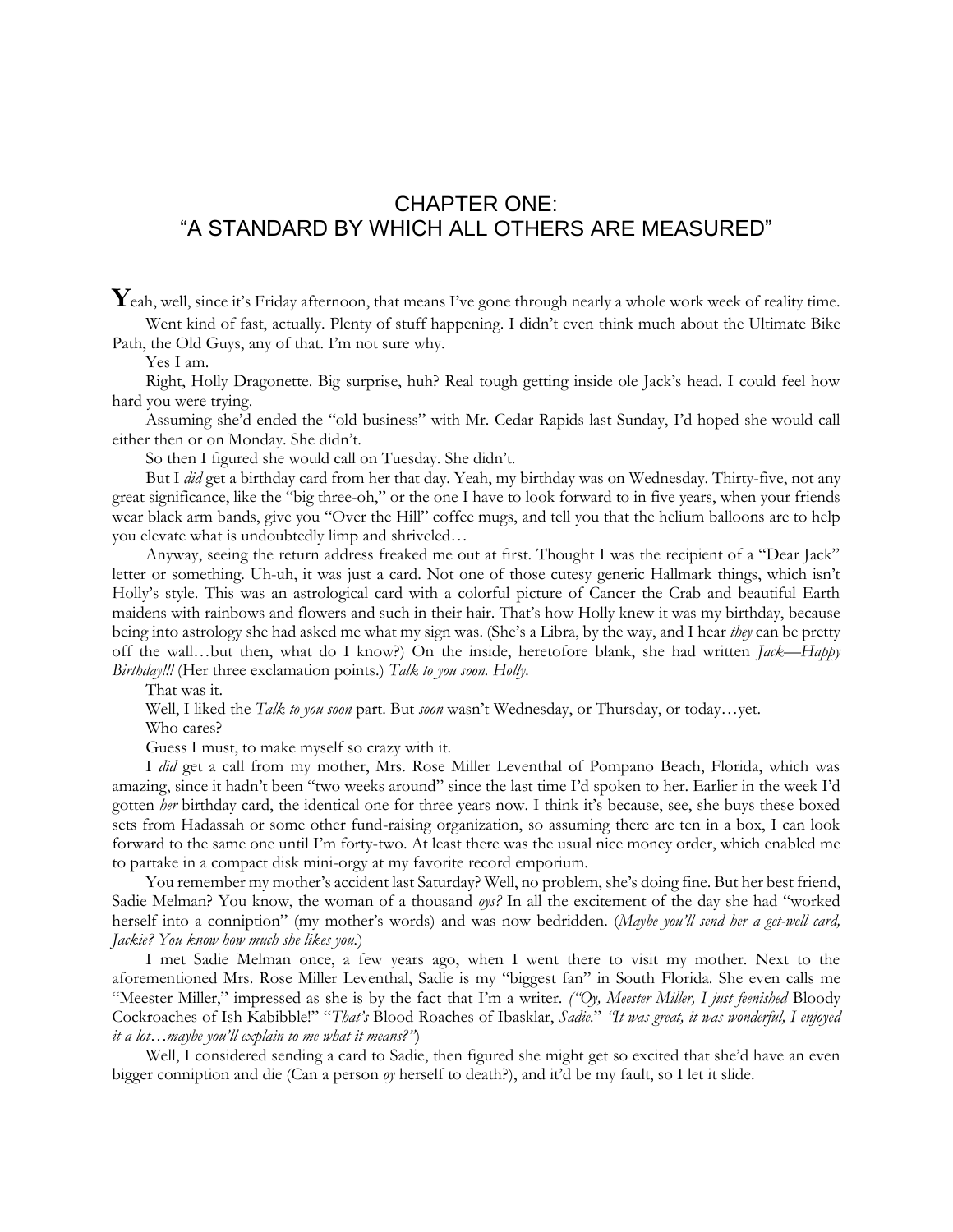At least I didn't have to spend my birthday alone. Nope, my good buddy Phil Melkowitz saw to that. He and his significant other, Jennifer King, took me to the Mandarin Plaza in San Diego, where we pigged out on the restaurant's famous All-The-Chinese-Food-You-Can-Stuff-Into-Your-Face-At-One-Sitting Buffet. It was *wonderful*. Nothing like a sweet and sour pork orgy to drown your sorrows.

I told you that Jennifer and Holly were cousins. That was how I met Holly in the first place. But they weren't *that* close, so Jennifer couldn't say for sure how the current scenario was going to turn out. Her guess, based on some "girl talk" between them when Holly was out here, was that the thing with Mr. Cedar Rapids was over, that my cross-country bike ride to Iowa would still go off as planned, soon.

Nice lady, that Jennifer. Hope she's right.

I did get another call on Wednesday, although it had nothing to do with another year of my life passing by. Izzy McCarthy, my agent, had no memory for birthdays, not even his own. I once asked him, and he had to look it up on his driver's license. Yeah, I swear! Couldn't remember anniversaries, either, one of the reasons why, he once told me, he had two ex-wives. Uh-uh, that wasn't why he called.

It was good stuff, actually. You remember my projects being put on hold because of the upheaval at the publishing house? Okay, they're definitely going ahead with *Wasp Women of Naheedi*, and even though the sequel to *Tree Men of Quazzak* was still hanging, Izzy believed it would be resolved soon. So, in about eight months another Jack Miller literary gem will grace your local bookstores, supermarkets, and airport newsstands!

Speaking of writing, I spent time earlier this week consigning to hard disk all that had happened on my most recent excursion along the *mhuva lun gallee*. Didn't seem to take long. And since I felt a need to lose myself in work I started giving thought to a new project, even though it hadn't been that long since I'd finished my recent masterpiece, *Mutant Bats of Krimmia*. To tell the truth, I wasn't too bent out of shape about the publisher's decision to hold on the sequel to *Tree Men of Quazzak*, because I really didn't feel like doing it yet. In fact, I actually considered starting a book that *wasn't* fantasy, something that Izzy had been *noodging* me about for the longest time now. (*"You want to make* real *money, Jack? Stop writing that same old crap. You're versatile, I know you are."*)

Okay, so I thought I'd find out just how versatile I was. Forget writing westerns, jet-set romances, books on making Cobol easy to understand, house plants, meditations for the New Age, or anything about *Women Who Love Men Way too Much, Men Who Don't Love Women Enough, Why Do Women Love Men?, How Come Men Like To Love Women?, Men Who Love to Hate Women, Women Who Hate to Love Men, Are You Addicted to Men?, Twelve Steps to Breaking Your Addiction to Women, Thirteen Steps to Getting That Old Baggage Out of Your Life, Fourteen Steps to Successfully Bringing New Baggage Into Your Life,* or *Zen and The Art of Codependent Women Loving Men Who Learn to Leave Women in Fifteen Steps Because of Their Dysfunctional Type G Personalities and the Eternal Quest for the Tao of Higher Consciousness and the Enlightenment of Loving Themselves Through Crystal Power*. Nope, it had to be something *I* enjoyed reading.

So I decided on a horror novel. Yeah, I'd read my share, and based on the best-seller lists for the past two decades, *so have you*. Now, the way I've always done a book is title first, then story. It's just the way I work. And based on all the brilliant titles I'd concocted for my fantasy novels, you'd think that wouldn't be a problem, right?

Here's the thing: most horror novels have either one-word titles, period, like *Carrie, Cujo, Koko, Creature, Watchers, Strangers, Wurm, Whispers,* or two-word "The" titles. You know, like *The Glow, The Well, The Stand, The Fury, The Rats, The Mask, The Unwanted*, that sort of thing. And the trouble is, most of the good titles are taken. So at this stage of the week, Friday afternoon, even though I have a story line rolling around in my brain, I have yet to write word one, because there is still no title gracing the top of the page.

But it hasn't been for want of trying. Most of yesterday, either walking on the beach or pacing around my condo a few hundred times, I thought about titles. Here's some of what I came up with: *Entrails, Hogs, Vomitus, Intestines, Bleeders, Molars, Squids, Liver, Mandibles, Lobotomy, Plasma, Sewage, Clams*. Or: *The Creep, The Gutting, The Maggots, The Rending, The Retching, The Slicing, The Microwaving, The Silverfish, The Gerbils, The Vile, The Gross, The Repugnant, The Unspeakable, The Stench.*

## What do you think?

Anyway, it's a real tough choice—which I haven't made yet—and I know I'm procrastinating, but what the hell. Jack Miller's new opus of unbridled terror will have to wait, because—for the first time this week—I actually began thinking how nifty it would be to again ride the Ultimate Bike Path. Sure, Holly might call while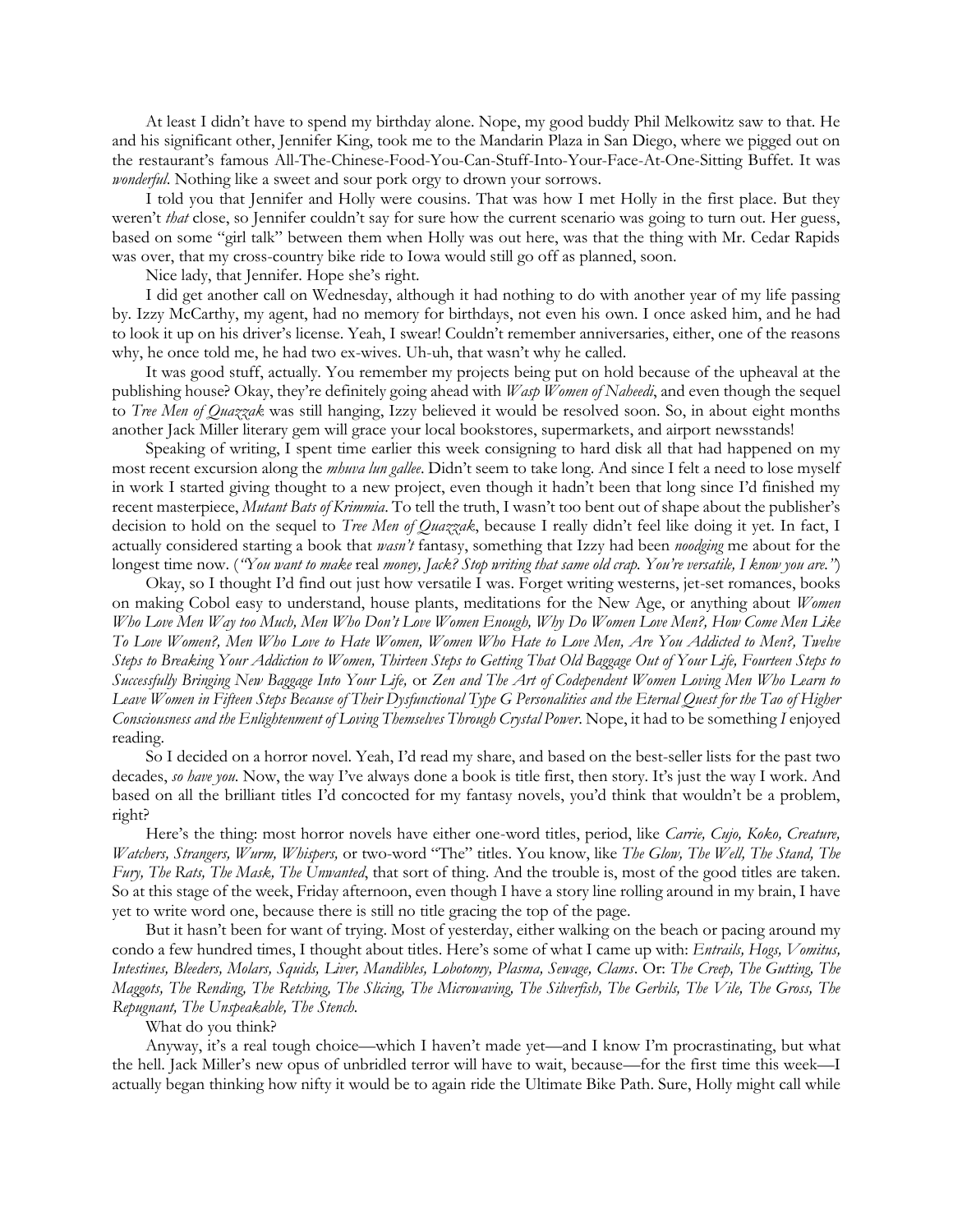I was gone, but since in real time I would only be gone an hour or two, what did it matter? After all, did she think I had nothing better to do than sit around and wait for her to phone?

You know all those aforementioned books on men and women and relationships and codependency? Maybe I wasn't going to write one, but it's possible that *reading* a couple wouldn't hurt.

*Is* Holly Dragonette the great-whatever grandmother of Melvin Butterwood, or…?

Okay, enough making myself crazy with that. The Nishiki on my bike rack, Padres hat firmly on my head, I drove up to the Starting Point on Camp Pendleton.

"Can you hear me, Old Guy?" I said out loud, feeling kind of stupid, as always. "I'm ready to rock and roll. How about meeting me at the tree and letting me know what's happening?"

The afternoon commute being a few hours away, the drive up to Oceanside was easy. Today I managed to enter Camp Pendleton's main gate only after signing in, showing three IDs, and informing the MP who won last year's World Series. Sometimes it's like that.

Not many people rode the bike lanes. All along the way to the lone eucalyptus I kept putting out vibes to the Old Guy and his cronies, but at first it didn't do much good, because there was nary a soul on the mesa. Just for the hell of it I pedaled north another half a mile, then turned around. Felt kind of good being out, to be honest.

Remember me mentioning that the once-beautiful flower fields near the eucalyptus were being replaced by base housing? Okay, the construction was moving along rapidly, and recently, on both sides of the street off Stuart Mesa Road leading into the housing, they'd raised a low wall, so that you felt like you were passing through a gate into a private community. Lots of suburban developments have these entry statements, and they're sometimes ornate, and they almost always bear the name of the community: striking names like Poinsettia Estates, Meadowridge, Casa Del Oro, Indian Creek Villas. So, do you know what the statements to Camp Pendleton's base housing on Stuart Mesa had carved on them?

STUART MESA HOUSING.

We're talking right to the point here.

Anyway, I was about to set off on another jaunt when my Old Guy appeared, pedaling furiously in low gear up the Stuart Mesa hill. At first I hadn't thought it was him, because, whoa, you would not *believe* what he was riding, or how he was dressed! His old Schwinn had been replaced by a Bridgestone MB-3; he wore a sleeveless yellow jersey, blue and black Performance cycling shorts—which did a great injustice to his knobby knees—a pair of Nike Fatz shoes, sans socks, and a Vetta Corsalite helmet. It was only when he waved vigorously and nearly fell off the Bridgestone that I knew for sure it was him.

"Halloo, Jack!" he called, then angled across the road and was almost flattened by a High Mobility Multipurpose Wheeled Vehicle, the driver leaning on the horn for five seconds. Unperturbed, he hopped off the bike (rather gracefully, this time) and stood it against the eucalyptus, then shook my hand in that electric way of his.

"Nice to see you again," I said. "So you got my message."

He grinned. "Yes, this time I was home."

"Uh, right. Where are your buddies?"

"We've been involved in a number of projects since our paths last crossed. At the moment we are trying to understand why the flesh-eating tree mice of Estinarra II suffer from such severe urinary tract problems."

*Jeez, it's always something like that, isn't it?* "Yeah, well, a Nobel Prize in Medicine will be awaiting your group when you come up with that answer," I told him, and he beamed proudly, so he must've believed me.

"Thank you," he said. "In any case, your excursions along the *mhuva lun gallee* take precedence, so the others will soon be joining me." He scratched his head. "Most of them, anyway. I have good news and bad news. Jack."

I showed him a stiff upper lip. "Okay, give me the bad news first."

"Old Guy #2 is in charge of that study and must remain with it for a long time, so in all likelihood he will not be observing you anymore."

*That* was the bad news? "Dang, and I was really fond of him, too," I said, which puzzled the Old Guy, since I'd only met Old Guy #2 once, for about two minutes, and I wasn't even sure if it was him or #1.

Anyway, my Old Guy grinned and announced dramatically, "But the *good* news is, we have someone to replace him!"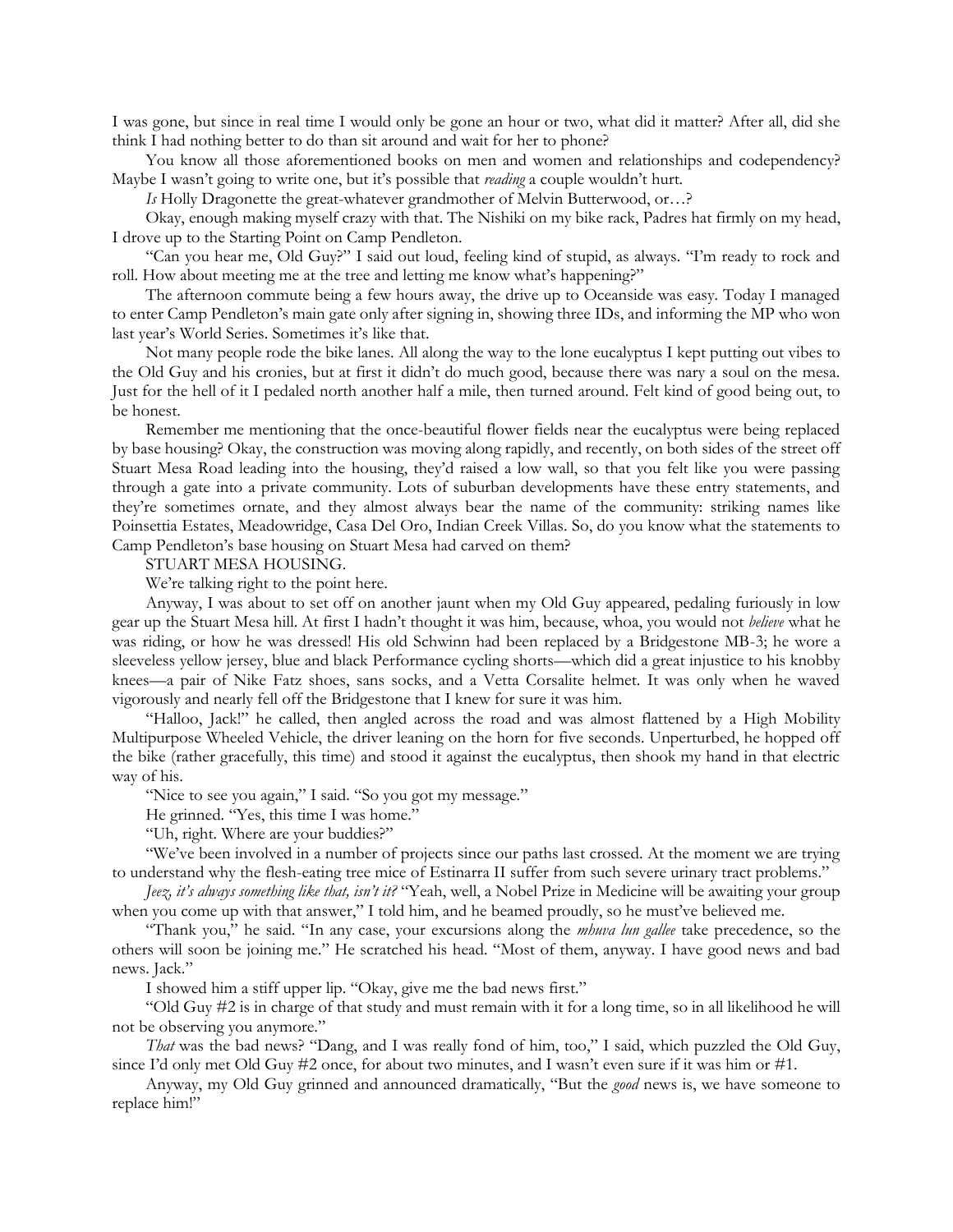"Aww-right, New Old Guy #2!"

"But that's not it, Jack."

"You mean…there's *more* good news?"

"Yes, there will be *two* other observers on your upcoming excursions!"

Old Guys #5 and #6! Was I becoming a hot ticket, or what!

"Well, I hope they won't be disappointed."

"Having followed you through so much, I know they will be impressed. Uh, Jack?" "Yeah?"

He seemed tentative. I knew what was on his mind. "Have you heard from your female since the last time I saw you?"

So, the study of carnivorous mice who couldn't piss properly *had* kept him from looking in on my private life. "Nope, not a word from Holly."

"Didn't think so. Why else would you want to return to the *mhuva lun gallee* so soon?" He shrugged. "I still cannot begin to understand, but I intend to continue my research during some of the lulls. Honestly, this concept of heterosexuality is…well, enough of that, because I know you wish to begin, and my field will disperse soon anyway. Be assured that the study group is with you at the outset. Good luck, Jack!"

It seemed that there were questions I'd been meaning to ask, but at the moment they escaped me, and I really *did* want to get going. The Old Guy climbed back on his Bridgestone, waved once, and continued north along Stuart Mesa Road. This time, staring after his retreating figure, I actually saw him begin to fade in a shimmer of little dancing lights. No shit, *Beam me up, Scotty!* I guess he knew enough to prevent anyone else from seeing him, or there might've been some interesting stuff on the news in recent weeks.

Whatever; the hillside was deserted, and there was a mother of a tailwind, so it didn't take much effort to hit thirty-two mph, which was when I shifted easily into the twenty-second gear…

## റ്റ

…and burst through the blue door onto the Ultimate Bike Path for what seemed the first time in a long while.

You know, even though I haven't said much about it since the whole thing began, I've given thought to the enigmatic twenty-second gear, discovered long ago by the intrepid explorer named Vurdabrok. Okay, I know for sure that it's included in the half that I couldn't possibly begin to understand, but still…what the devil is it? How does it work? Even when Old Guy #3 (or #4) had it stripped down in Lethargia, I couldn't tell a thing! Ah well, maybe after I've acquired some vast store of knowledge and wisdom (yeah, right), it'll all seem as easy as the concept of a light switch.

Just how *does* a light switch…never mind.

The copper-colored walls of the universal tunnel seemed as familiar to me as the paneling in my spare bedroom, which I used as an office. After the first couple of times I'd always found riding between them relaxing. I started slowly, taking in each of the gates, presently a random mix of Gorbachev birthmarks, Elmer Fudds, blue doors with pyramids, and iridescent snowmen. Before long the Elmer Fudds dominated, so I switched to a cadence that was many steps below blur-speed, but still fast enough to produce the kaleidoscopic effect, which I enjoyed. I slowed down amid a long run of Bart Simpson heads, immediately sped up while trying to keep my brain free of any thoughts about this and that, then resumed the leisurely pace when the random pattern—this time with no less than six different gates—began again.

The first rider I came across, traveling in the opposite direction, was something that looked like an upsidedown, purple and yellow parrot with three twig-like legs (I think) stuck in an equal number of lettuces (letti?). Even though both of us were going slow, there was only a split second that we rode near each other. I said hello; it clattered its beak (or something), and we went on, and that was that.

But the second rider *was* going my way, and it nearly scared the shit out of me when it overtook the Nishiki. "Nice weather we're having," a voice on my left said.

How come I knew that voice? I thought, after nearly wetting my spandex. I glanced over.

Oh, shit, the diseased rat with the dreadlocks in the bedpan go-thing.

"Hey, it's you!" the rat exclaimed. "I was looking for you; it's the reason I'm riding along." "Oh yeah?"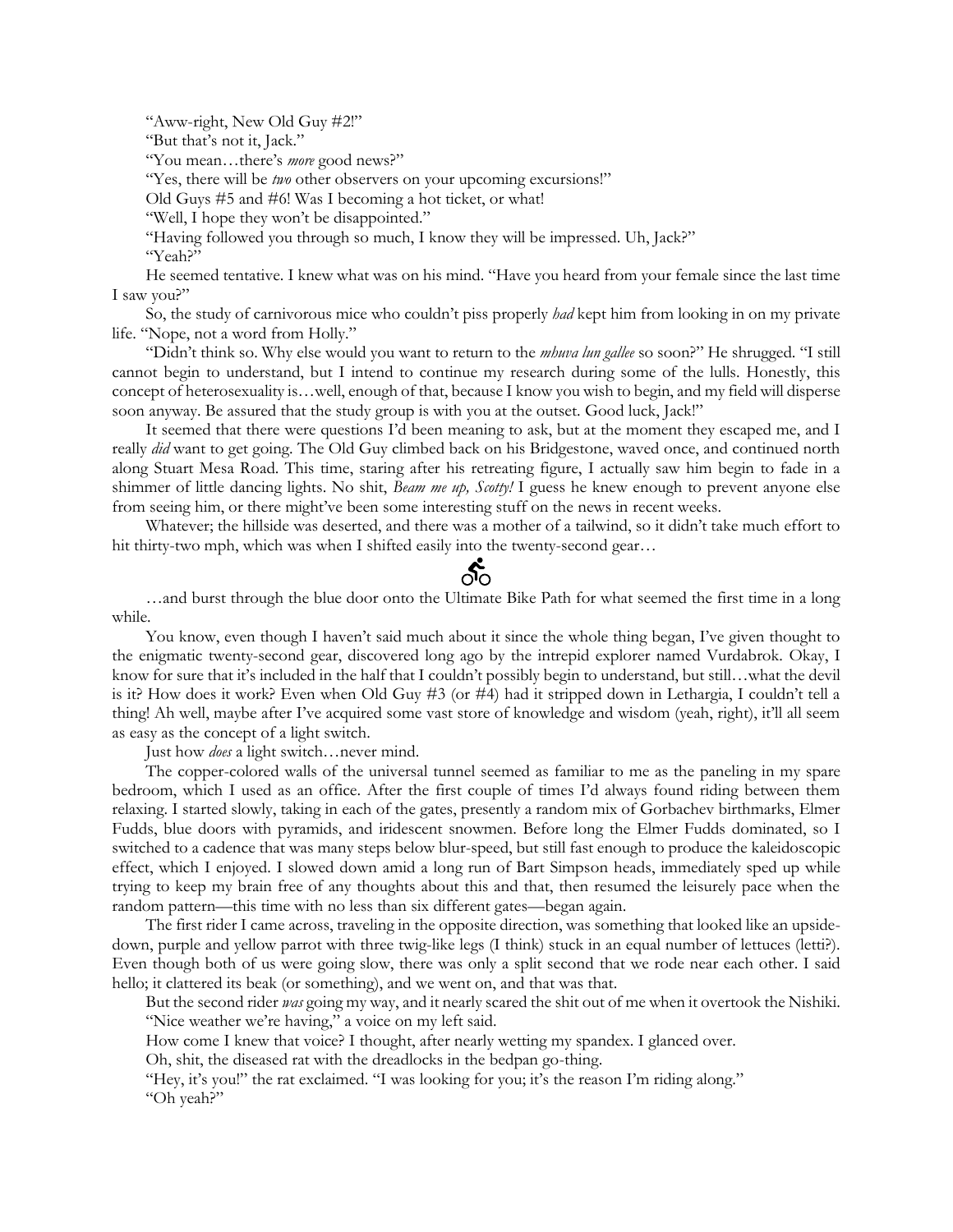"Remember when I had wullat, and you suggested I go through that Elmer Fudd gate and find Hazel the Healer?"

"Uh-huh."

"Well, I found her. Wow, what an ugly hag! Anyway, she cured me of the wullat, and I wanted to thank you for the advice. Shake, pal!"

I looked at the rat dubiously. "You're sure Hazel took care of it?"

"Oh, absolutely."

Well, what the hey. The worst scenario was, even if he still had wullat, I wasn't about to contract a tingling in my whiskers.

I reached for his little paw.

An inch away he suddenly pulled it back and cried, "Whoops!"

"What's wrong?" I asked.

"I forgot there was another reason why I was riding along."

"What's that?"

it?

"I have ibla, and it's transmittable through skin contact."

"Oh, really? What's ibla?" I smiled. "Will it make my nose twitch, or my tail stand up straight?"

The rat shook his head, the dreadlocks smacking him in the face. "Ibla causes your testicles to swell up, then explode within the first three hours. I have about an hour left to find Hazel the Healer again."

See? Another one of those rodent things…

*Causes your testicles to swell up and explode? Jesus!*

I'd been one inch away from having ibla!

"Maybe I should ride on ahead," the diseased rat said, "so that there's no chance of you…"

I didn't hear what else he said, because (all together) *I got the hell out of there fast!*

Not ever again, I thought as the gates sped by at blurrier-than-blur-speed and nearly made me dizzy. I don't care *how* personable the little dreadlocked guy or his brethren might be. Next time I see another one, *I'm gone!* At least I didn't feel an overwhelming urge to wash my hands, or my…never mind.

After a few minutes (seconds?) of blurrier-than-blur-speed I considered the potential of doing serious damage to either myself or another traveling life-form, so I slowed to a safe speed. Uh-oh, I didn't like this at all. You remember those creepy gates shaped like upside-down toothbrushes with the heart halfway up the handle? That's what there were a whole lot of now, and they were giving off one really weird aura. Okay, that was worth a burst of blur-speed.

But fortunately it was a short run, and pretty soon there appeared a random pattern of black circles, watery green Florida gates, and the ubiquitous Elmer Fudds. I was still trying to get that dreadlocked rodent out of my head as I slowed down. At about the same time I realized that I was now ready to lose myself in one of the gates, so I concentrated on any that might beckon. But as yet none seemed inclined to extend an invitation.

Then, another anomaly popped up on the *mhuva lun gallee*. Oh, great!

Remember when the Ultimate Bike Path split off in two directions? Remember how thrilled I was about

The Ultimate Bike Path now split off in *three* directions!

No, I didn't have a *clue* what to do, especially in the one-point-one seconds (even less than last time) I had to make a decision. So, not particularly inclined to the far left or far right in other aspects of my life, I chose the middle tunnel.

Almost immediately I regretted that decision.

Toothbrushes and Bart Simpsons dominated, their combined emanations *really* unnerving. Being in a cautious mode I pedaled by them slowly, which turned out to be a good thing, because in a short while this tunnel split in two!

Hey, was I having fun yet, or what! How about *or what?* This was a bit much, considering the fact that all the times I'd ridden the Path before, this had happened just once. But the only alternative to this new fork was a Bart Simpson on one side or a toothbrush on the other.

What the hell, I took the right fork.

Okay, this wasn't bad. A couple of toothbrushes, but mostly iridescent snowmen, Gorbachev birthmarks, and…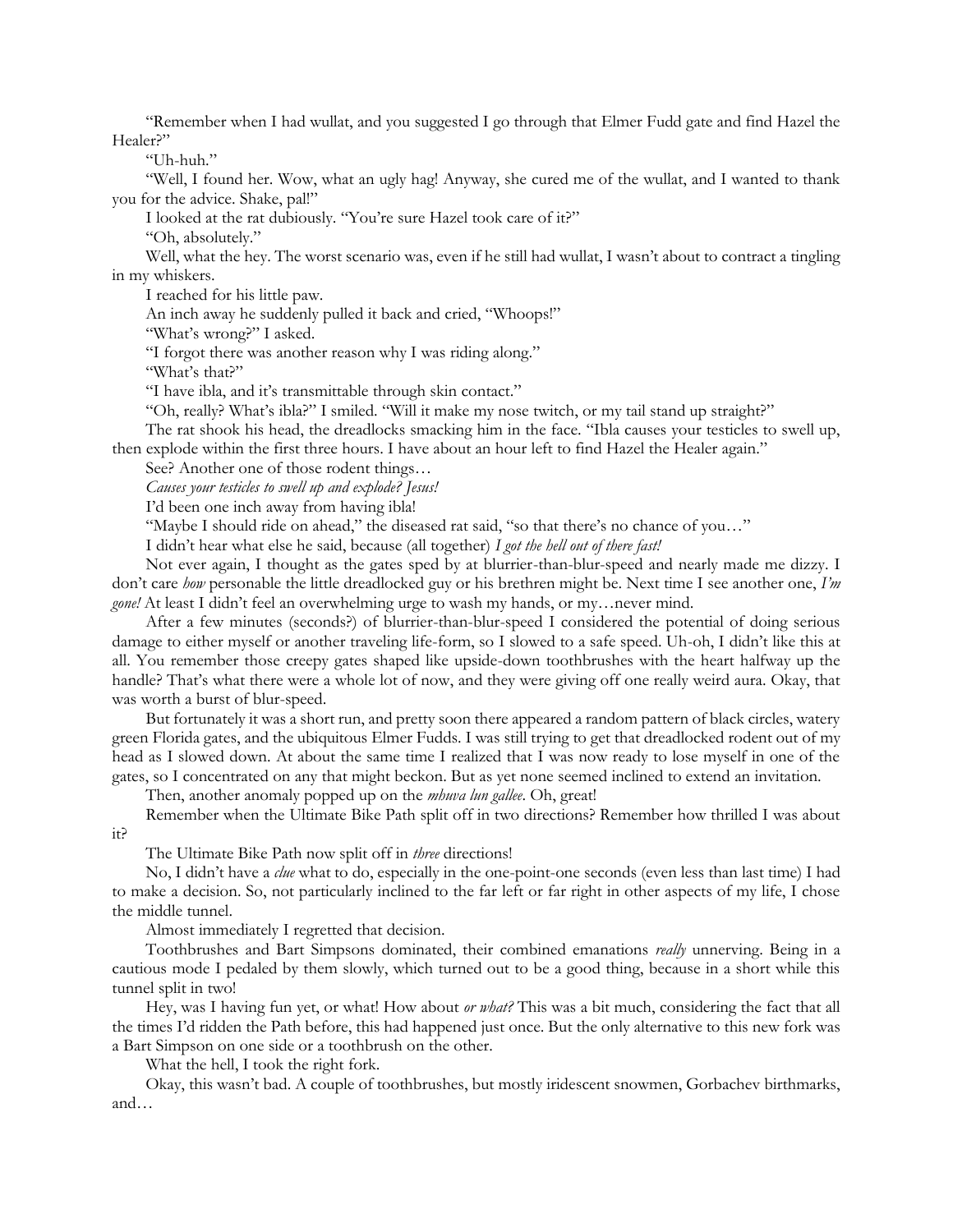## A *new* gate!

It was shaped like the profile of a shopping cart and had large, multicolored bubbles, similar to the ones you see in lava lamps (available at most garage sales), floating slowly in an amber mist. You could actually hear the bubbles *blurping* as they formed, and another sound, a sort of oscillating whistle. Not a particularly ominous gate; rather pleasing, in fact, worthy of an excursion.

So of course, just as I think this, there are no more shopping cart gates. Well, there were only two to begin with. I kept looking for one amid a long run of blue doors and isosceles triangles, but no go. Okay, I can be patient.

Something felt weird. I'm not sure if it had to do with the fact that I rode along a fork of a fork of the Path, or what. My anxiety level had risen to somewhere between my knees and stomach, which was puzzling, because this enigmatic universal tunnel usually had a calming effect. I couldn't quite put a finger on it…

Then I realized I was riding at an angle, both bike and body skewed to the left.

Not steep, but slight, like the lower part of a velodrome. Still, I felt odd. Before long I straightened out, then tilted again, this time to the right, and more sharply. It stayed like this for a while.

Then, the fireworks from an isosceles triangle poured out of that gate, exploding soundlessly but brightly all over the *mhuva lun gallee.* Scared the shit out of me.

The pyramids from a blue door came whizzing through the air, like nunchucks hurled by a ninja. They buried themselves into the opposite "wall" of the tunnel; again, no sound.

What in hell was going on here?

One of the Florida gates overflowed its banks. The water rushed toward me like the flash flood on the Universal Studios tram ride. Having no desire to find out whether I would really be drowned or not, I pedaled faster.

My *angst* climbed up to my clavicle.

The angle of the misty "floor" grew steeper yet. I *had* to slow down.

More fireworks, more nunchucks. And now, the veins and arteries from the "heart" on a toothbrush gate snaked toward me like Medusa's hair after an unsuccessful perm. They weaved amid the spokes of the wheels, under my chin, around my head; two of the sinuous things made like they wanted passage up my nostrils.

A scream was definitely forming.

I batted the strands away. They felt wet and warm, but otherwise not very menacing.

More toothbrush gates appeared; hence, more of the stupid soggy strands. Then I was level. The weird stuff fell behind and stayed there.

Soon my anxiety level had dropped to my ankles.

With that entertaining interlude over, I concentrated on the portals. I was still hoping one of those shopping carts would show up, but no, the Force wasn't with me, so it was mostly the damn toothbrushes, with an occasional Gorbachev birthmark. Now, the last Gorby I'd popped through had seen me roaming the countryside as a padoodle and spending some time in Frankenstein's castle, among other things. Yeah, well, was that so bad? Maybe it was time to try another one.

Then I got to thinking about something.

You don't happen to remember Rule-To-Live-By #789 when traveling along the Ultimate Bike Path, do you? Well, don't tax your brain; it has to do with *never* entering a toothbrush gate. Now I was thinking, *Why not?* Yeah, you're right, we've gone through this scenario before. But I'll say it again: I *am* an explorer, and I'm breaking new ground here, and I'm supposed to take the bad with the good, right? Okay, so the world beyond the last toothbrush gate was no pleasure; but maybe the next one will be Paradise, or a place where the women make Amazins and Vulvans look like hags. (Isn't that the *same* as Paradise?) So why be narrow-minded? I decided to try another toothbrush gate.

I angled toward one on the right, doing my best to ignore the fact that it was pulsating eerily.

Do you know what a benchmark is?

A benchmark is a high standard by which all other things are measured. You know, like the Louisville Slugger is the benchmark of baseball bats, and Sir Laurence Olivier is the benchmark of Shakespearean actors, and so on.

We've also had occasions to discuss the topic of enlarged posterior orifices, haven't we?